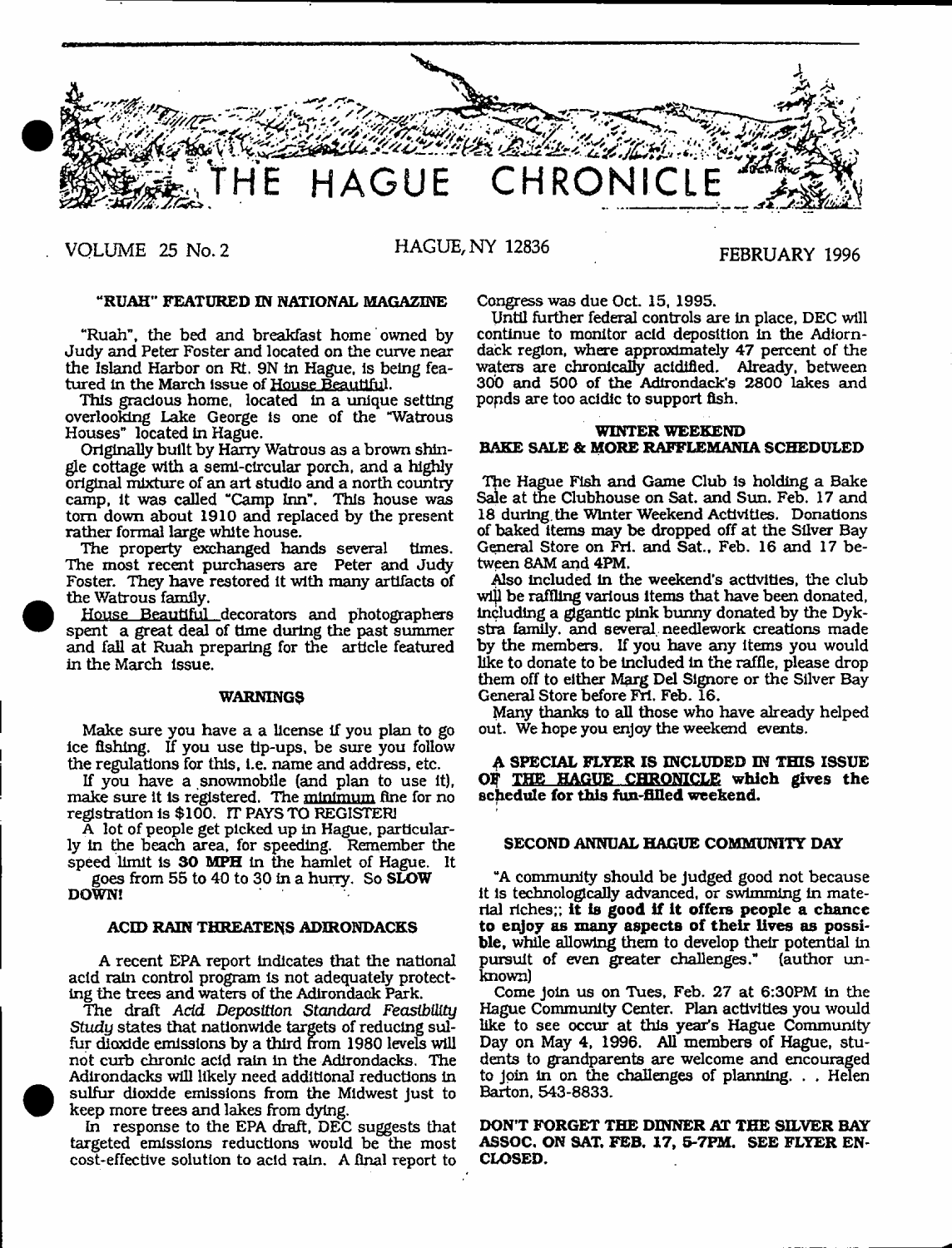#### WOMEN HELPING WOMEN

James Baker, Sr., Director of the Warren-Hamilton Counties Office for the Aging, will be the speaker for our next program on Monday, Mar 11, 1996, 7:00 PM at the Hague Community Center. Mr. Baker will focus on programs and services available for seniors within our area. He has been with the Office of the Aging for twenty-two years and its Director since 1992. This program should be especially informative for caregivers and people approaching retirement.

There is no charge, and we look forward to welcoming men and women from other areas as well as Hague.

Women Helping Women is a group of women who meet the second Monday of each month with guest speakers covering topics concerned with women's well being - physical, emotional, social and intellectual. . . BDB

#### THERAPEUTIC TOUCH SEMINAR SUCCESSFUL

The Therapeutic Touch seminar sponsored by Women Helping Women and taught by Shirley Winch on Sat, Jan 27, was well attended and most successful. Residents of the area who were not able to attend have asked for the seminar to be taught again in Feb. If anyone is interested, please contact Kay Barton, 543-6057.

# PLAN AHEAD FOR T T T

The Carillon Garden Club is sponsoring its second annual T T T - Ti Treasure Tour, which will be held on July 6, 1996.

Are you planning a garage sale in the near future? Wouldn't you like to be a part of this event? Garage sales are planned all over the area on that day and vendors from near and far will be selling their wares under the tent on the village green in Ticonderoga.

Start planning now. Mark your calendar for July 6. You will be hearing lots more about this later. If you would like to be a part of this event, contact Sharon Lonergan, Hague Road, Ticonderoga. Tel. 585-4477.

# FREE APPRAISALS FOR ANTIQUES

عقاب القاعدة المداعد

Wouldn't you like to know what that old picture frame you inherited from Aunt Keziah is really worth?

You can find out at the Ticonderoga Black Watch Library on Thurs., Feb. 20 at 7:30PM. That's when Craig and Sharon Lonergan, who operate their antique bam in South Ticonderoga, will make free appraisals in an event sponsored by the Friends of the Library,

There is no admission charge and each person attending may bring one Item to be appraised.

If you have questions about antiques you may

leave them at the library prior to Feb, 20 so the Lonergans would have time for any necessary research.

The event will also serve to Introduce the library's collection of books about antiques.

# TI FESTIVAL GUILD COFFEE HOUSE

Jim Gaudet, singer/songwriter from Saratoga will be performing at the Hague Community Center on Friday. Feb 23 at 7:30PM. "His vital vocals, expressive, with a bluesy tone, seem to speak stories while maintaining a melody to a simple guitar backdrop." . .From Dirty Linen Admission - \$5,00

The next coffee house will be held at the Elks Club in Ticonderoga on Fri., Mar. 15 when the McKrells. an Irish gfoup, will be performing, at 7:30PM. The McKrells, a truly unique experience blending Celtic, American folk and bluegrass. Admission \$7.50. ALL THE CHILI YOU CAN EAT!

# HAGUE SENIORS TO HOLD LUNCHEON

The annual February (Can't Wait for Spring) lunch will be held for the Hague senior citizens at noon on Feb. 27. Please bring a covered dish, other than dessert, to share. This is always a fun-filled occasion Please make your reservations by calling the town offices at 543-6161 on or before Feb. 23.

#### CHURCH WOMEN UNITED

World Day of Prayer will be observed by the Chyrch Women United at the Church of the Cross in Ticonderoga at 10AM on Friday, March 1, 1986 at 10AM. The speaker will be Charles Serianni with a program on Haiti.

# LARAC SEEKING ENTERTAINERS FOR SHOW

The Lower Adirondack Regional Arts Council (LA-RAC) is looking for entertainers interested in performing during the 25th Anniversary June Arts Festival to be held in Glens Falls LARAC is now accepting resumes and audio or video tapes for review. Participants are asked to prepare about 25 minutes worth of material for either day.

Fpr Information contact Kathy Parker, Festivals Manager, PO Box 659, Glens Falls, NY 12801. Tel. (518) 798-1144, Ext. 5.

# FRIENDS OF MLH HALL A HUGE SUCCESS

On Feb. 10 the K of C hall was filled to capacity with MLH supporters. It was a fun-fllled evening, with dancing and auctioning of items that were generously donated for that purpose (and a wonderful selection of food besides). The largest bid on any item was for a cocktail party at "Ruah", the Bed & Breakfast owned by Peter & Judy Foster and located in Hague. The highest bid was \$5001

Although all the figures are not in as of this printing, it is estimated that the total amount raised is approximately \$12,000. Every penny earned (everything was donated) goes into helping to buy equipment for the hospital. It was a real show of support!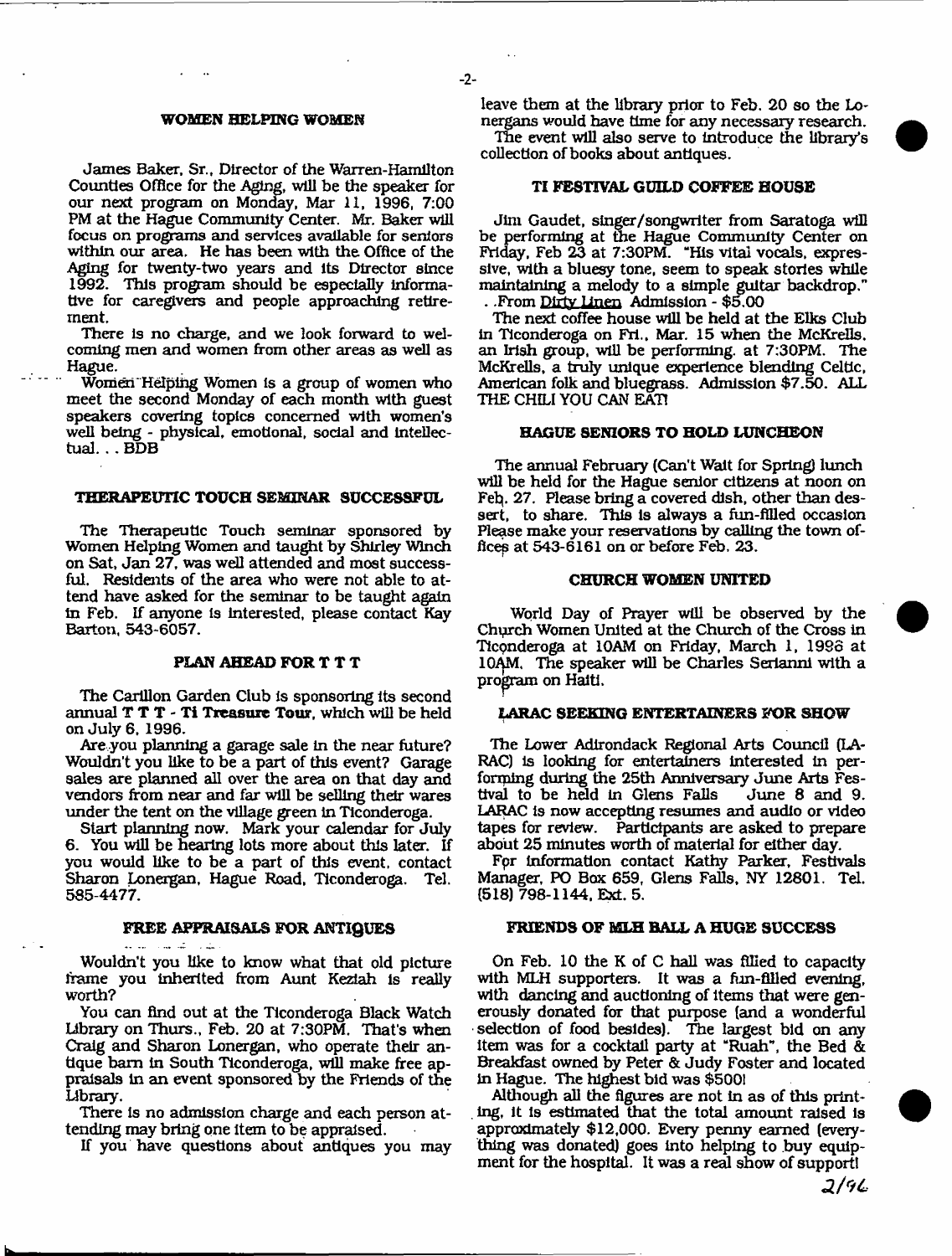-3-

There was no ZBA meeting in January and no Planning Board meeting in February.

# **MEETING WITH ASSESSOR**

On Jan. 29 a meeting was held by the assessor, Dave Martucci, and Councilmen Meola and Fitzgerald. A status report was given by Mr. Martucci detailing what he has accomplished since becoming assessor, what he is doing now and what he Is planning in the future.

The necessary changes must be In place before March 1, 1996, when the new assessment rolls are due.

Since the Morgan Marine litigation (1992) Is still unresolved, Mr. Martucci will make every effort to bring the matter to a a conclusion.

# **SEWER UPDATE**

Many of you have been asking questions about the proposed sewer system for Hague. The following facts have been ascertained from our supervisor:

The county sewer project (of which Hague is a part), was put on hold until the EPA could approve the contracts from the engineers. been done within the past week. The town could not spend any money until this was done since it would have been at the taxpayers expense. Now that the contracts have been signed any monies spent will come under the grant.

There will be a county meeting on the project the week of Feb. 15. That will be followed by another information meeting in the town of Hague to get people more acquainted with what the sewer system entails. Supervisor Belden is planning to have Fred Austin, Supt. of DFW, come to speak to the citizens of Hague. The next step will be to have a public hearing.

This is a chance in a lifetime. We have money allotted to Hague to put in the first phase of the sewer system. If it is voted down, that money will be lost forever to Hague. Eventually, the federal government will mandate a sewer system, and at that time not only will the cost be higher, but individuals will be forced to absorb the entire cost. We urge the residents within the sewer district to attend the information meeting and get the facts. Don't count on rumorel Ask questions and make up your mind on whether the town should take this opportunity to get help with this project.

One of our readers reminds us that having a sewer will almost certainly increase property values,

# **STATE AUDITOR REVIEWING RECORDS IN TOWN CLERK'S OFFICE**

**Rumors have been flying. Supervisor Belden has told the press that he is not free to comment on the status of the audit of the clerk's records until the audit is complete.**

**At the November meeting .the town board voted to ask the New York State Office of Audit and Control to review the records of the town clerk as weti as the tax collector for the past two years, in December the state assigned an** **auditor to work on the records and she spent two days in December working with the town clerk. She has been auditing the records and books since the beginning of January. It is expected that she will be there at least another few weeks. This is a review of accounting to see that everything is in order. When the audit is complete, a full auditor's report will be given to the town board and released to the public.**

At the January meeting the board agreed to hire Nancy **Tromblee, former town clerk to help the new town clerk, Debbie Manning, to become familiar with her new job. She has, to date (2/10/96) worked for 17 hours** at **\$6.00 per hour to** help get the minutes and **books** up **to** date.

# **TOWN BOARD MEETING - 2/13/96**

**The stormwater plan was explained at a workshop held at 6PM before the regular meeting.**

**One of the major issues at the Feb. 13 town board meeting concerned town insurance. At the Jan. meeting Councilman Patchett was asked to contact several local insuranpe agencies for proposals. He wrote letters to six agencies and received two replies and discovered just how complicated insurance can be today. Further investigation is needed and Mr. Patchett will have more facts and figures by the March meeting.**

**Councilman Megow is still working on the heating system and will contact Bill Parks of Adirondack Technology for his recommendation..**

**Councilman Meola reminded everyone about the proper procedures for purchase orders that were adopted at an** earlier meeting and encourages the staff to follow these **regulations.**

**The language in the \$8,836 contract with the town attorney states that any additional and special duties performed by the attorney, John McDonald, will pay an extra \$90. an hour.**

**An opening on the stormwater committee has been filled by Bob Patchett.**

**Marty Brown has been named to the park committee to finish the term of Steve Priore.**

**Reminder of our Winter weekend on Feb. 17 & 18.**

**On May 24, 25, 26 Stan Burdick will hold a cartoon exhibit at the Community Center.**

**Our school investigation goes on and on. Atty, McDonald has been in contact with Senator Stafford who has promised to do whatever he can to help us.**

**Supervisor Belden will contact DEC to see what permits we need and to get whatever help we can to repair the ice damage at the park.**

**Do you know anyone interested in being a life guard or an attendant at the park this summer. Contact Councilman Fitzgerald for information.**

**In unfinished business: The state and Lake George Land Conservancy are interested in buying a portion of the sand pit property, which Hague recently purchased from Jack Carney. The board decided to wait until spring and better weather before they seriously discuss the possibility of a sale.**

**(Cont. on page 4 - TOWN BOARD) 2/96**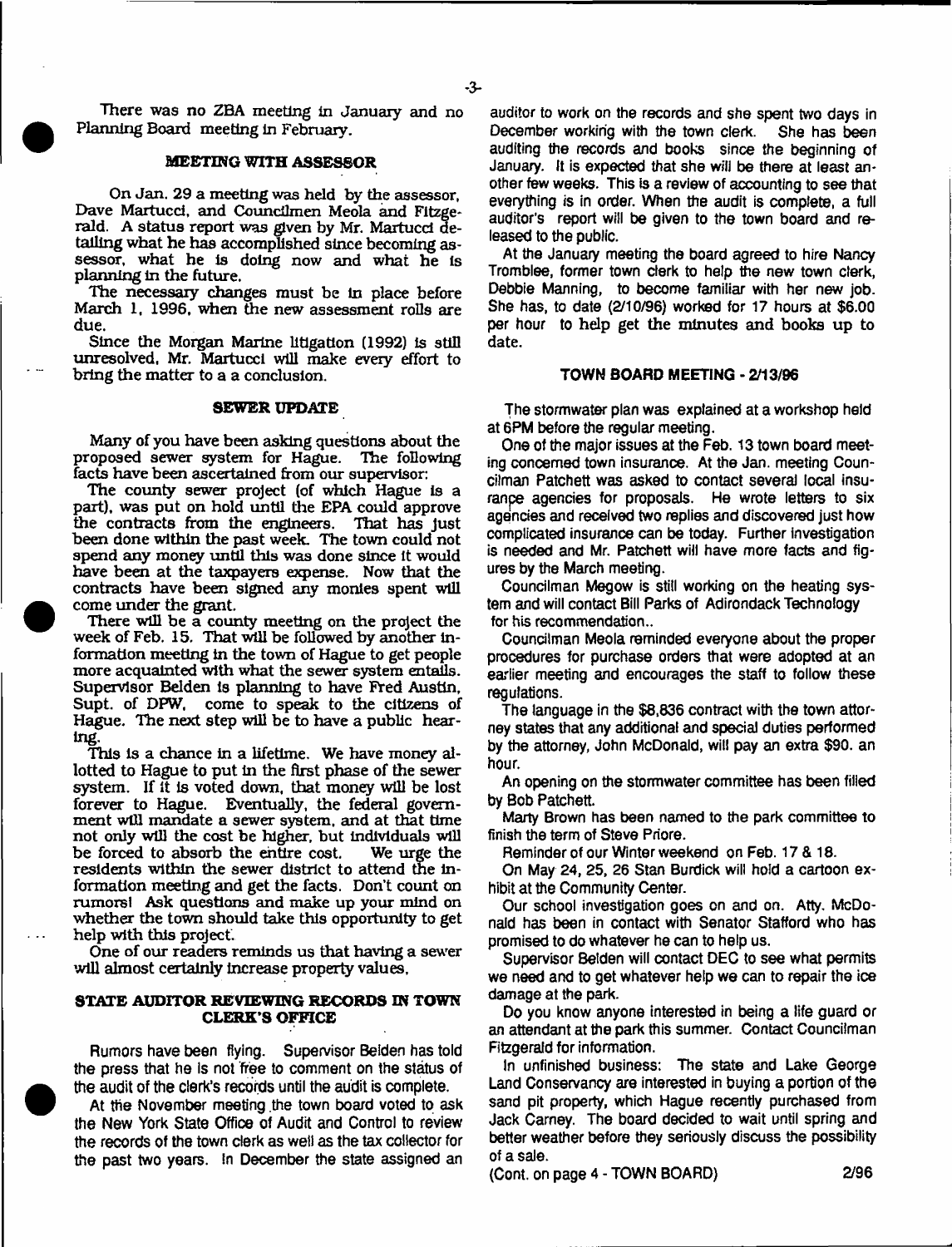**Cont. from page 3 TOWN BOARD**

**A new contract has been approved for Supervisor Beltien's signature with Serkii to haul our waste.**

**Alison Craig will be hired to apprise the Monroe and the old town hall property.,**

**Helen Barton has asked that a letter of support be sent to help secure a grant for a transportation van to be used in the Child Care Center at Silver Bay. The board agreed to do so.**

**In New Business: The resolution proposed by Councilman Meoia for non-support of a county owned railroad was rejected.**

**David DeLarm, highway superintendent and Dan Belden, Supervisor, will meet with parties involved in the disaster funding on Feb. 15 to assess the damage.**

**A proposal to contract with Lakeshore Garage to service the highway vehicles was discussed and approved.**

**An interesting bit of news: Our highway department is now computerized and spit out anything we always wanted to know about our highway department.**

**Approval was given to buy a new FAX machine.**

**Parks and Recreations will receive no grants this year.**

**The Youth Commission is planning some enrichment programs for the summer. When they are finalized, they will be announced.**

**Rogers Rock mooring hearing is scheduled for March 5 at 7PM in the Community Center. The state wants 25 more moorings than the 25 agreed on. In other words the total is 50 they originally asked for.**

# **HAGUE VOLUNTEER FIRE DEPARTMENT**

On Jan. 19, with temperatures In the upper 40's the rains came - heavy torrential rains. The Ice In the Hague Brook was broken up, and all sorts of debris (and the boulders tn the brook) went tumbling down the too-high waters onto the ice In Lake George. Our Fire Dept, was called five times that evening - not to fight fires, but to fight water that filled cellars. Chief David Hoffay thanks everyone who turned out to help that night.

The final figures for fire calls in 1995 are now available; the department responded to 47 calls, and 831 3/4 manhours were used.

In Jan. 1996 the ambulances had a total of 12 runs, with Ambulance 740 racking up 307 miles, and Ambulance 741 doing 331 miles. 97 3/4 manhours were used in covering these runs.

Four ambulance crew members are taking EMT courses, and Bill Cobb Is In Level 2 Medical Training. . . ewa

# **DRAGONFLY BOOKS FLIES TO NEW LOCATION**

Dragonfly Books and Gifts Is moving to a larger location In the former Outdoor Outfitters store on the main street In Ti. It will be open there for business by mid-March, but will continue to sell and order books from the old location until then.

 $\ddot{\varepsilon}$ 

#### **CUDDLE CORNER**

Happy Valentine's Day from all the children at the centerl Come see all of our fun decorations and programs. We have science, math, nature, outdoor play, exploration and much more each day. The benefits of having a licensed center based program are numerous. This new state of the art child care center offers rich opportunities in development. Children are Invited to visit the center for two free days after enrollment forms are completed. Please come visit the center during the week from 7;30AM to 5:30PM. If you have any questions please call Helen Barton at 543-8833.

# **ALCOHOL PROBLEMS IN LATER LIFE**

The Aging Coalition of Warren and Washington Counties now has available a publication titled "Alcohol Problem in Later Life", which is designed to help family members understand how problems with alcohol develop In later life. Frequently, alcohol prob-. lems in older persons are mistaken for "normal aging" or the worsening of a health problem.

Cost of the publication is \$1.00 and may be obtained from Cornell Cooperative Ext. of Warren from Cornell Cooperative Ext. of Warren County HCR-02, Box 23B, Schroon River Rd, Warrensburg, NY 12885. Cooperative Ext. is one member of the Aging Coalition whose mission is to Identify and address Issues relating to the aging population and their families.

# **NORTHERN LAKE GEORGE ROTARY**

Speakers have been lined up for the next few weeks for the Rotary Club meetings, which are held each Tuesday, at 7:30AM at Ody's Restaurant. The club is still in its formative stage and welcomes Interested members of the community. Contact Bob Cole. 543-6175 or Stan Burdick. 543-8824 for information.

On Feb. 20 Jim Crawford, Chestertown will speak on "What Rotary Can Do".

Feb. 27 Ron Ofner, Crown Point will speak on "Tourism in the North Country"

Mar. 5 -From Lake George, Rev. Ted Brothers' topic is "Do-It-Yourself Boat Building".

Mar. 12 - A special treat. The meeting will be held at "Ruah" with a tour of the home (see p. 1) and breakfast served by Peter and Judy Foster, owners.

Mar 19 - Bob Westcott, Queensbury. will speak on The Gift of Life"

March 26 - Joe Rota - "What the APA Is Ail About"

#### **HVFD BREAKFASTS**

We remind one and all that the Fire Dept, is having its annual fund raising breakfasts on Feb. 17 and 18 from 7AM - 10AM both mornings. Do come and socialize and eat as substantial breakfast as you desire. Prices will range from \$1.50 for Danish and coffee to \$5 for the deluxe breakfast. Members of the Fire Dept, work very hard to keep a **volunteer** organization, devoted to the caring of one and all In our community. However only the community, by patronizing our fund raisers, can help us maintain our volunteer status. So come and eat at one or both of our breakfasts. 2/96 both of our breakfasts.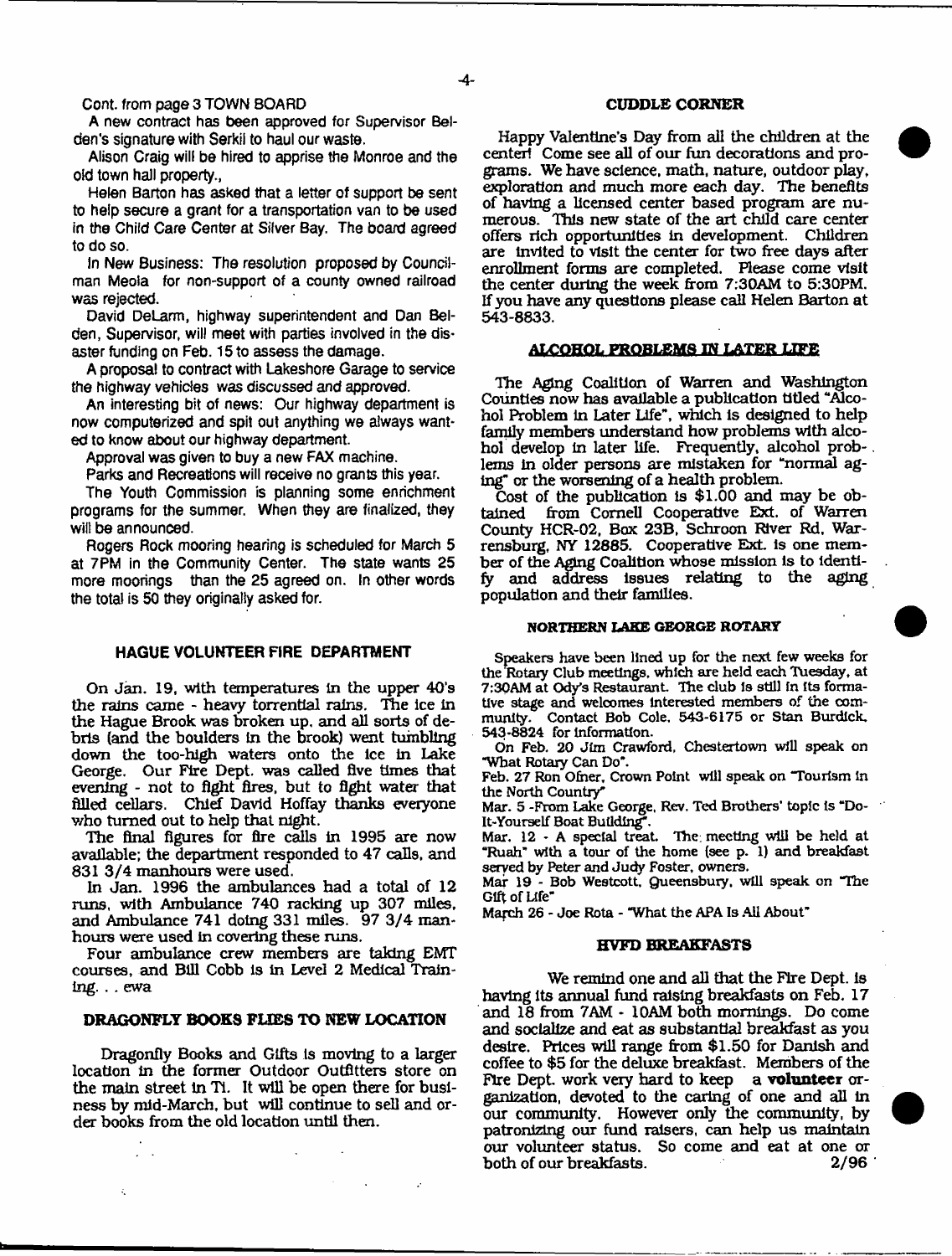# **NAXURE NEWS** Laura Meade

-5-

For over 50 years Audubon members throughout the U.S. have participated In Christmas Bird Counts during the holiday season. Five of these counts were conducted In northeastern New York from Dec. 16 through Dec. 30, 1995. Observers were assigned to specific areas (so there would not be duplication) In a count circle which extended 7,5 miles from a main point.

Such a circle, centered in Ferrisburg, VT extends into the Westport area and western Lake Champlain. On Dec. 16, (a cold, snowy day) ten observers In New York counted 55 species and 3,369 Individuals. These following unusual species and surprising amount of individuals were compiled: 1 Redthroated Loon; 1 Double-crested Cormorant; 16 Common Goldeneye; 1 Bald Eagle; 165 Great Black-Backed Gull; 246 Herring Gul; 1 Glaucous Gull; 112 Homed Lark; 3 Brown Creepeer; 672 Bohemian Waxwing; 6 Northern Shrike; 390 European Starling; 63 American Tree Sparrow; 606 Snow Bunting; and 18 Common Redpoll.

Seen last year, but not in that count circle this year, were a Red-necked Grebe and Eastern Bluebirds. Compiler was expert birder and author, Alan Pistorius.

On Dec. 23, with 10" to 30" of snow on the ground and still water frozen, 21 observers flared out throughout a CBC circle centered at the Social Center In Elizabethtown. Some watched at feeders while others looked from cars. Twenty-two miles were covered on foot, sldis, or snowshoes up Hurricane, Giant and the Jay Range. Some of their unusual observations were: 120 Herring Gull; 9 Great Blackbacked Gull; 37 Red-breasted Nuthatch; 5 Goldencrowiied **K ioriglci;** 45 **A m erican** Tree **Sparrow;** 53 Bohemian Waxwing; 4 Northern Shrike; 7 Pine Grosbeak; 60 Common Redpoll and 279 Evening Grosbeak. All together they saw 43 species and 2,092 Individuals. Compiler was John M.C; "Mike\*' Peterson, well-known for his bird banding at Crown Point Historic Site.

Other Christmas Bird Counts were held at Saranac Lake, Plattsburgh and Champlain Islands.

#### **WEATHER NOTES**

#### Mary Lou Doulir

Since the last report the major story has been the Jan. thaw (Jan. 17-19) and what a thaw it was!!. Temperatures varied from  $-26^{\circ}$  on Jan. 10 to  $+52^{\circ}$ on Jan. 18 in Hague. (A record breaking 56® was reported at the Warren County Airport on the same day.

However, it was the eruptive event of Jan 19 that made headlines. Heavy rains, winds, warm temperatures and rapid snow melts all contributed to a wild night. Route 8 was closed to Brant Lake, as was Tongue Mt. Roads were washed out everywhere. Homes and roads were flooded and the generally mild Hague Brook (Sucker Brook) became a raging river. The new bridge on Rt. 9 held out but the old one surely would not have. The speed and volume of the water flowing In the Hague Brook was stunning. To call It wild Is an understatement.

Two points worth noting about the Hague Bridge project: Environmentally there was damage done to the area during construction and fishing has deteriorated markedly. The size of the storm-water sewer gutters was miscalculated which resulted In storm sewers the wrong size being installed. Consequently, they are too small for a moderate storm, so Just imagine how Inadequate they were with the big ice melt. On the plus size, one has to admire the excellent engineering of the structure of the bridge to withstand that wild event.

Since the thaw the weather has been pleasant with no major storms, plenty of sunshine and more normal temperatures, between 20 and 30. The full moon of Feb. 14 was very bright Indeed.

The groundhog says six more weeks of winter!

## **REVISIONS TO NY INSURANCE LAW**

• The minimum limit for Liability coverage has been Increased to \$60,000.

• The minimum limit for Supplementary Uninsured Motorists coverage has been increased to \$50,000.

Automobile Accident indemnification coverage has been Increased from \$10,000 to \$25,000 for bodily injury sustained by one person and from \$20,000 to \$50,000 for bodily Injury sustained by two or more persons for each accident.

• A discount for autos equipped with daytime running lights has been Introduced. This discount applies to the premium for Liability, Personal Injury Protection, Medical Payments and Collision coverages.

# **HAGUE HISTORICAL SOCIETY**

Who was Mother Bickerdyke, also known as the Cyclone In Calico? Another mystery by Historian Ethel Andrus will be disclosed at the Thursday meeting on March 21 at the Hague Community Center. Come one, come all, and be intrigued by this unusual historical mystery. Social hour starts at 7:30PM to be followed by the program at 8PM.

Our annual meeting with the Ticonderoga Historical Society will be held on Friday, April 19 at the Hague Community Center. Ticonderoga is supplying the program "The History of the Ticonderoga Ferry" and Hague Is the host society.

Our December "Show and Tell" got called off by the weatherman and was cancelled, but the hardy society decided that it could be tougher and held a postponed meeting on Thurs, Feb. 8. As a result a goodly number of members met for the popular program in spite of another threat of sleet. The Items were all dusted off and appreciated for now being a bit older. . . . rrnc

*CUfton W ests cure for bee stings: Make a paste with Adolfs tenderizer and hold on sting for about an hour. Guaranteed* - No reaction to the *bee sting!*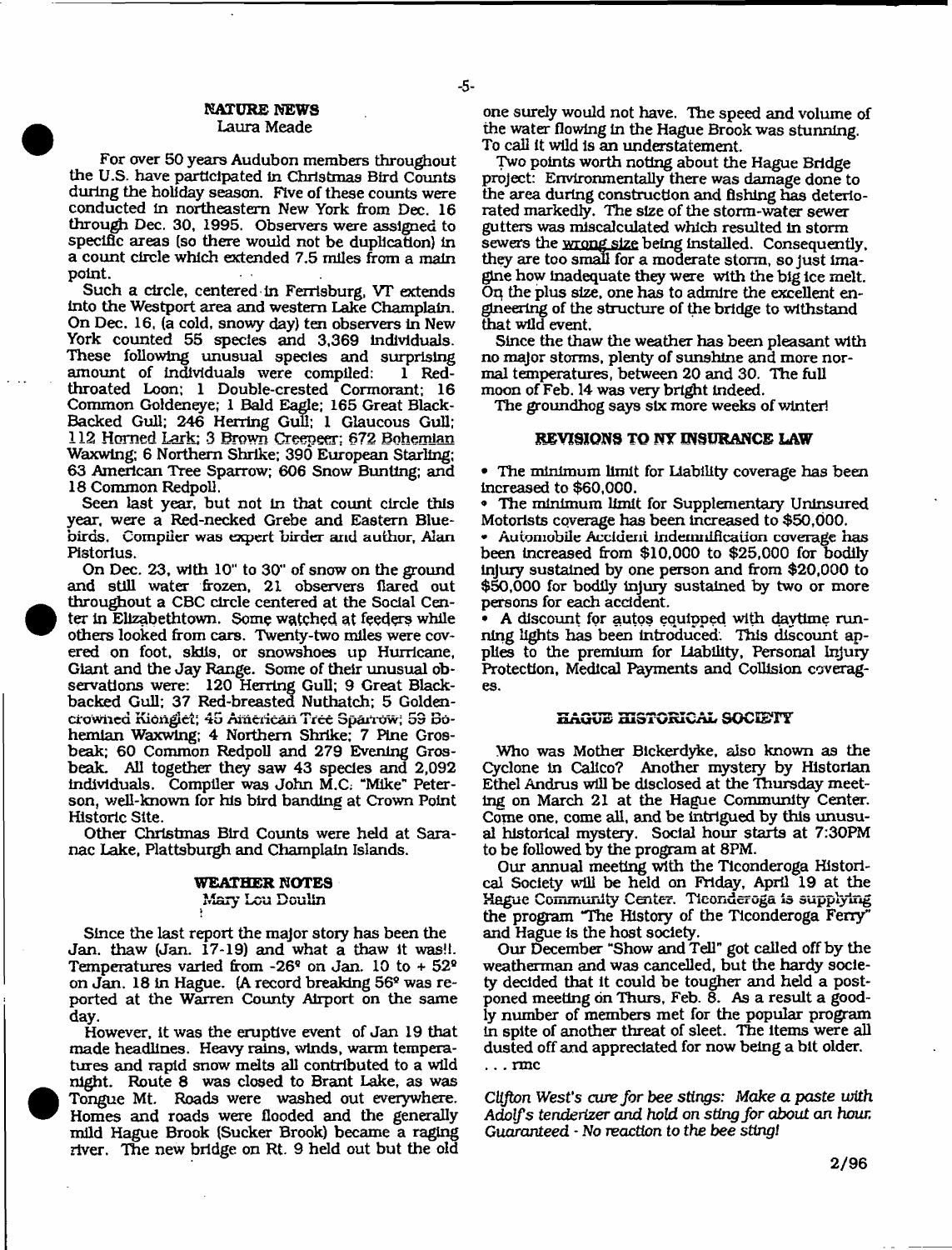# **CONSERVATION PLANTS FOR SALE**

The Warren County Soil and Water Conservation District (SWCD) announces its 15th annual "Conservation Plants" Sale that is better than ever! In these tight economic times it is nice to know that most of our prices have not changed since 1993!

NEW this year are white cedar transplants, which add to the following large and diverse selection: black locust Chinese chestnut, Colorado blue spruce, norway spruce, scotch pine, white pine, white spruce, autumn olive, silky dogwood, and tatarian honeysuckle seedlings; balsam fir; blue spruce, Canadian hemlock, and fraser flr transplants;; small bum ett deer plot mix, tall mix, and short mix wildlife seed mixes, three varieties of wildflower seed mix; two types of fertilizer tablets; native grown crownvetch springs; tree shelters; and wee control mats - an item with increasing popularity.

If you are interested in ordering please be sure to place your order prior to the ORDER DEADLINE ON APRIL 1, 1996. Trees and shrubs are sold in quantities of 10, 50, 100 or multiples of 1,000. Trees, shrubs, wildlife seed mixes, fertilizer, wildflower seed, tree shelters, and tree mats will be distributed on April 19 and 20th, 1996. Crownvetch will be distributed between May 6 and 20, 1996, depending on weather conditions.

"How-to-Plant" information will be provided to each customer. The SWCD can also provide information regarding species selection, site preparation, spacing, and maintenance requirements. Warren County landowners are eligible to receive an "onsite" evaluation by the Sr. District Technician. Please contact the SWCD office early (during Feb. and March) if you need this technical assistance.

To place orders or to get more information please contact the Warren County Soil and Water Conservation District at 51 Elm St., Warrensburg, NY 12885; Phone (518) 623-3119. The office Is located in Warrensburg behind the Chamber of Commerce on Main St. In the former Warren Co. Sheriffs substation.

The SWCD is a legal subdivision of the state governed by local people, which is responsible for protection of water quality and the conservation of soil, water, and related natural resources in Warren County,

#### **NEW IN-LINE SKATE LAW**

Effective Jan. 1, 1996, this bill regulates the manufacture, sale and use of in-line skates for the purpose of preventing serious injuries from their use.

• Adds a new section to define "protective gear" "stopper" or "stopping device" and "warning labels";

• After Jan. 1, 1996 no in-line skates shall be sold in NYS unless they are manufactured and assembled with a stopping device and a warning label and protective gear is sold on the same premises (violation civil penalty of not more than \$500)'

• Vehicle and traffic law amended to make in-line skate regulations the same as bicycle regulations wherever operated on public highways, private road

road open to the public or path set aside for the exclusive use of bicycles or in-line skates.

• Prohibits persons on in-line skates on public roads from gliding more than two abreast;

• Requires persons gliding on in-line skates to come to a full stop when entering the roadway from a private road, driveway, curb or alley;

• No person gliding on in-line skates shall carry any package, bundle or article which obstructs his or her vision in any direction.

• Requires all persons less than 14 years of age to wear a helmet meeting standards of the American National Standards Institute (violators will be fined no more than \$50);

• Commissioner of health is to establish a statewide in-line skate helmet public education program.

... From Cornell Coop Ext. bulletin

# **CONTROL INSECTS THE NATURAL WAY**

You can control insects naturally by putting up nest boxes for bluebirds or by attracting bats to bat boxes placed away from the attic so the bats are not a "nuisance".

Because the bluebird is the NYS bird and an insect eater, there recently has been a lot of interest in bringing back their numbers. In the past 20 years the bluebird has suffered from destruction of its habitat, chemical 'contamination, and being destroyed by predators. Recently efforts to support the bluebird by providing nest boxes have been successful. Therefore the SWCD will again be sponsoring a Bluebird Nesting Box Program this spring (1996).

The bluebird is larger than a sparrow and smaller than a robin and its color in the male is a sky blue back, chestnut red breast, and white belly. They are among the first arrivals in the spring usually between March 15 and April 1. Because of the bluebird's predators, it is recommended that two nesting boxes be purchased together and placed about 100 yds. apart. The cost is \$8.00 per box and two boxes for \$15.00.

Bats are usually looked upon by humans as a nuisance. However, when you consider that a bat can eat the equivalent of its own body weight in insects in one night, one starts to look at them as something helpful. Put up the bat box away from your attic or other area where you don't want the bats; thereby encouraging them to "hang out" in this area and eat the mosquitoes and other pesty insects that bother you in your yard during the spring and summer months. Bat boxes are \$12.00 each.

If you would like to purchase either bluebird nest boxes or bat boxes, please contact SWCD, 51 Elm St., Warrensburg, NY 12885. Phone (518) 623-3119.

# NEED TO GET RID OF THOSE PEANUTS?

You know, those nasty little styrofoam things that are used for packaging. They are terrible for the environment, you can't burn them, they fill up a tremendous space in a garbage bag - just what can you do with them?

We found out, quite by accident that moving and storage companies are quite willing to accept these. At least Mullens in Glens Falls is, according to my inquiry recently. So, the next time you are in Glens Falls and want to get rid of your bag/s of peanuts, drop by Mullens , 75 Broad St., Glens Falls.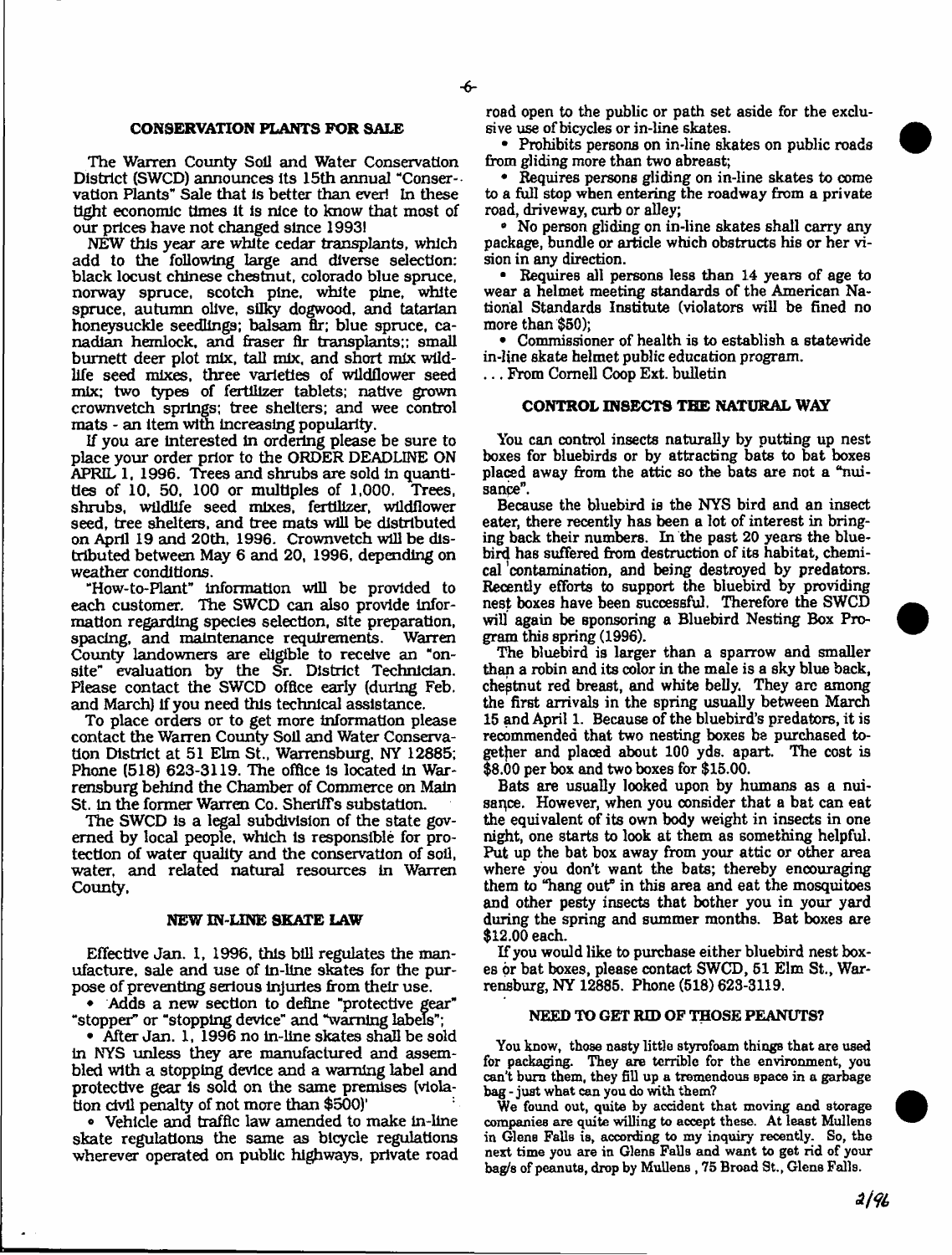

BORN - A son, Blake Ryan Gautreau, on Jan. 23, 1996, to Rob Gautreau and Dawn MIelewski, Clifton Park, NY. Blake Is the grandson of Timothy and Michele Gautreau and great grandson of Bernard and Anna Denno, all of Hague.

DIED - Marie (Mrs. Francis) Donlon, 66, Dodd Hill Rd, Hague and Fontana, CA, on Jan. 15. She is survived by her husband, three sons and ten grandchildren. Claire Van Alstyne, Dodd Hill Rd, Is a surviving sister.

DIED - Mary Elizabeth (Betty) Coleman, 79, Hague Road, at Moses Ludlngton Hospital on Jan. 20, 1996. Miss Coleman was a long-time summer resident of Hague and moved here permanently from N.J. nine years ago. She was the sister of Mrs Howard Engler (Dorothy) who died before her. She Is survived by three nephews and one niece.

DIED - William B. Icke, 70, Pine Cove Rd., Hague on Jan. 22, 1996. Mr. Icke was a Lake George Park Patrol officer for many years. Survivors include two daughters, Joan Clark, Martha's Vineyard, MA and Nancy Dlmond, Marblehead, MA four granddaugh ters and three grandsons. Memorial services are planned for Memorial Day weekend,

DIED - David A Carpenter, Jr., 42, on Feb. 8 in Greensboro, NC. He is survived by his wife and several children, grandmother Madeline Leach, and aunt, Laurie Smith, both of Hague.

**•** 

 $\bullet$ 

i

TIEAH GAUTREAU, daughter of Timothy and Michele Gautreau. Hague, has been named to the Dean's List at Utica College of Syracuse U. for the fall term, with a GPA of 3.94. She has also been selected to receive the award of "Who's Who Among Students In American Universities and Colleges". Tieah is in the last term of her four year study majoring in Psychology/Child Life Specialist. She is presently on her internship at Yale'New Haven in CT.

# "WORLD-CLASS NEW PRODUCT DEVELOPMENT"

This is the title of a recently published book written by Kemp Dwenger and Dan Dlmanceacu. Mr. Dwenger Is a summer resident of Arcady Bay Estates in Hague.

Packed with real-world examples and dozens of practical diagrams, World-Class New Product Development explains step by step how to implement 11 proven repeatable methods and techniques, each of which emphasizes cross-organization communica tion and a holistic approach to managing any complex endeavor,, Industry leaders have praised the book's practical approach to Improving their own operations.

Kemp Dwenger, the U.S. principal of the London-

based international consulting from InterMatrix Inc., has benchmarked the product development practicers of more than 50 Japanese, European, and North American companies. A former senior executive at GTE International, Dwenger is based in Dorien, CT,

# **DRUG USE IS UP ACCORDING TO SURVEY**

The NYS Office of Alcoholism and Substance Abuse Services (OASAS) recently released the findings from a 1994 survey of 28.000 youths In grades 5-12. The most alarming increase was the usage and/or exposure to other persons usage by **middle school students, grades** 5-8. Other findings were:

The substances with the greatest Increases In use between **1990** and **1994** are **cigarettes, marijuana and LSD.**

Heavy use of marijuana by students has **doubled** between 1990 and 1994.

**Substance use has Increased at all grade levels. The grades that showed the greatest increase are 7th-8th grades and 9th-10th grades.**

One In five students **do NOT know** how their parents feel about smoking marijuana or drinking beer.

OASAS will be holding eight regional community forums across the state to develop local action plans to spread the message: that drug use Is unacceptable and that society values healthy lifestyles.

# What Can Be Done?

Educate yourself. Learn as much as you can about drugs of choice, the signs of usage, their "street names", their availability and their cost

Know what your school policy Is regarding drug use. Ask about the prevention program In your school - what topics are covered, at what grade levels. Prevention needs to be Intensified at the middle school level. Education news to be provided at a very young age.

Communicate your disapproval shout substance use. As the survey shows, the message we give our children about drug use must be done at an earlier age than ever before.

E}e vigilant! Being a parent Is a tough Job. Know where your son or daughter is and with whom. Be observant. Be available to your child.

Be aware of all the messages our young people receive each and every day, from our own usage of alcohol, tobacco, and prescription drugs, from television, magazines, movies, videos, from the community - law enforcement, the Judicial system, the school system. Mixed messages are sent to students continually. Use those teachable moments to communicate your values to your children. .This article Is from Outreach (Winter, 1995) a publication of the Warren/Washington Counties Council on Alcoholism and Substance Abuse.

**DO YOU HAVE A SEWING MACHINE FOR WHICH YOU NO LONGER HAVE A NEED? THE HAGUE YOUTH COMMISSION HOPES TO OFFER A SEWING COURSE TO OUR FUTURE HOMEMAK-ERS IN HAGUE AND NEEDS A COUPLE MACHINES TO USE. PLEASE CALL 543-6161 IF YOU CAN HELP OUT.**

# **EXTRA HELPINGS Community Food Buying Club**

A way to buy food at lower than retail cost is being offered. No age or Income limit - food stamps accepted. For March sign up call Diane Frasier, 543-6161 before March 8 for delivery on March 28. Cost is \$13.50. Cash only, no checks. 2/96

 $\sim 15$